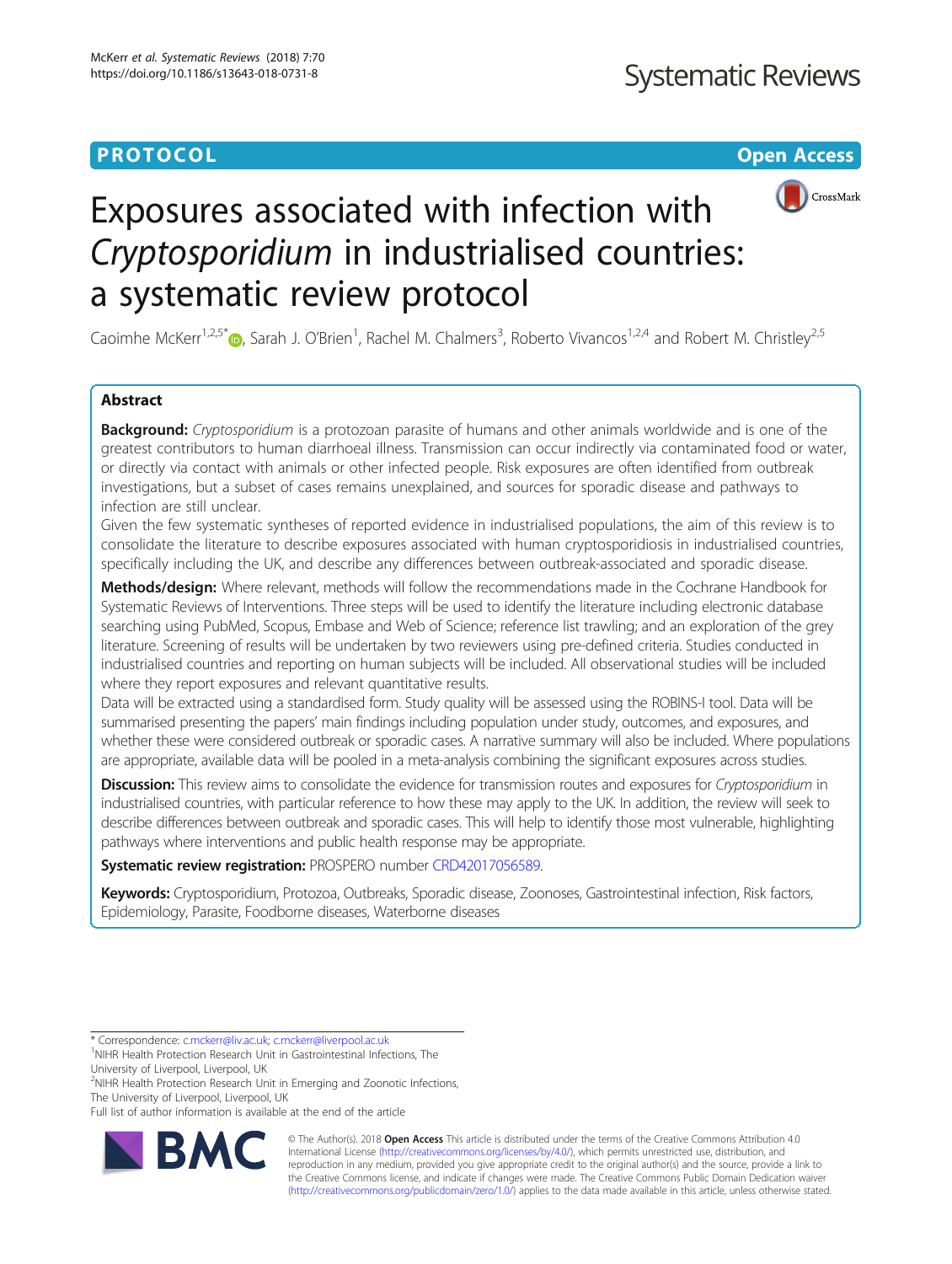## Background

Cryptosporidium is a protozoan parasite which can infect humans and other animals, and the most prevalent species identified in humans are Cryptosporidium parvum and Cryptosporidium hominis [\[1,](#page-6-0) [2\]](#page-6-0). Cryptosporidium is distributed worldwide and is suspected to be one of the greatest contributors to human diarrhoeal illness [[3](#page-6-0)]. Cryptosporid $ium$  is reported in  $1-3%$  of immunocompetent patients with diarrhoea in industrialised countries and 7–20% in developing countries [[4](#page-6-0)–[8\]](#page-6-0). The dissimilarities are probably driven by variation in exposure due to sanitation, infrastructure, and housing and health factors such as acquired immunity and nutrition. The highest prevalence is observed among children under 5 years old, in particular the under twos [\[3,](#page-6-0) [9](#page-6-0)]. The parasite has a complex life cycle and characteristics which favour the faecal-oral transmission route, which may facilitate outbreaks via person-to-person (C. hominis and C. parvum) or animal-to-person (C. parvum), as well as indirect transmission through ingestion of water and food contaminated with infectious oocysts [[10\]](#page-6-0).

Reported risk exposures for both C. parvum and C. hominis often overlap and include consumption of contaminated drinking water [[11](#page-6-0)–[15](#page-6-0)] and exposure to recreational waters [[16](#page-6-0)–[18](#page-6-0)] and food-related outbreaks (likely contaminated via water or by food handlers) [\[19](#page-6-0)–[22\]](#page-6-0).

C. parvum is frequently associated with exposure to farm animals [[23,](#page-6-0) [24](#page-6-0)] due to its zoonotic nature and C. hominis, more anthropo-zoonotic, with person-to-person spread [[25](#page-6-0)–[28\]](#page-6-0) and foreign travel [\[29](#page-6-0)]. Risk factors and associated exposures are often hypothesised/identified from outbreak investigations; however, outbreaks may only represent a small proportion of cases. Estimates in the United Kingdom (UK) suggest, of all cases reported to national surveillance in England & Wales, < 10% are likely to be linked to an identified outbreak [\[30](#page-6-0)]. However, the accuracy of the case numbers captured by surveillance may be imprecise [[31](#page-6-0), [32\]](#page-6-0). As a consequence, pathways may be underreported and we cannot be certain that transmission routes for sporadic disease are the same as those which drive outbreaks [\[33](#page-6-0)]. Despite case-control studies which have investigated differences in risk for endemic and outbreak disease [\[34,](#page-6-0) [35\]](#page-6-0), sources for sporadic disease and pathways to infection are still unclear and a substantial subset of reported cases remain unexplained.

## Previous reviews

A search of PubMed and the Cochrane Library revealed five previous systematic reviews which have synthesised evidence on risk factors for infection, all published between 2006 and 2016.

Two reports dealt with only immunocompromised populations: a review of Cryptosporidium prevalence in  $HIV/AIDS$  patients  $[36]$  $[36]$  and another assessing the treatment in immunocompromised patients [\[37](#page-7-0)]. A 2006 global review by Gualberto and Heller of drinking water sources found that unboiled water was associated with an increased risk of endemic cryptosporidiosis [\[38](#page-7-0)]. Another paper looked at seasonal patterns of five gastrointestinal pathogens together, including Cryptosporidium, in the Organisation for Economic Co-operation and Development (OECD) countries [\[39](#page-7-0)]. The paper hypothesised that environmental factors, e.g. land use, rainfall, temperature, and host characteristics, e.g. social contact, travel, and animal proximity, were drivers for seasonal patterns of cryptosporidiosis, and this was further buttressed by the existence of comparable evidence from New Zealand for other enteric pathogens [\[40](#page-7-0)]. However, these reviews were unable to report results by Cryptosporidium species, which may impact on risk factors, or investigate separately sporadic and outbreakrelated cases for any variation in associations.

Given the absence of any systematic synthesis of reported evidence in the UK, and the few reviews in the rest of the industrialised countries, the aim of this review is to search the literature, including unpublished work, and describe the purported exposures associated with infection with Cryptosporidium in industrialised countries, specifically including the UK. In addition, there may be scope for a meta-analysis to support assessment of the available evidence and to explore differences that may exist in exposures or associations between sporadic and outbreak-related cases.

#### Research question

In industrialised populations, what exposures are associated with human infection with *Cryptosporidium* and are these different for outbreak-associated and sporadic disease?

#### Methods

To improve the transparency and completeness of the protocol, a copy of the Preferred Reporting Items for Systematic Reviews and Meta-Analyses for Protocols 2015 (PRISMA-P 2015) [\[41\]](#page-7-0) checklist can be found in Additional file [1.](#page-5-0) This protocol is written following this checklist and guidance.

#### Population

The review will include human populations only.

To avoid missing papers that may be useful to this review, a decision was made not to exclude key at-risk groups, where known, such as HIV/AIDS patients. The wealth of literature available indicates that these are well-studied groups and may act as good sentinels for the identification of transmission risks or pathways for immunocompetent populations. At the data collection and analysis stages, high-risk or highly susceptible populations, where known, can be separated for a more nuanced interpretation.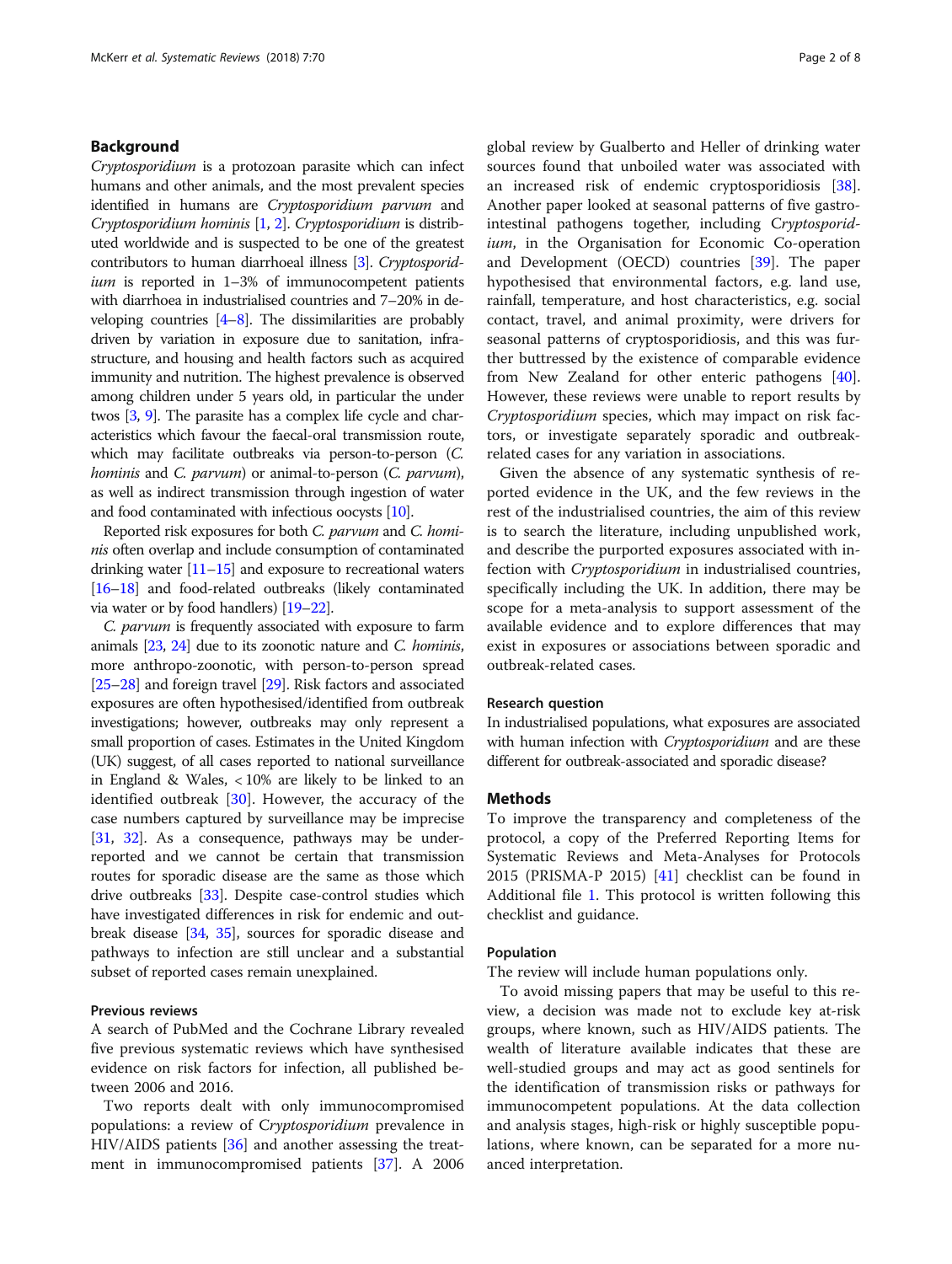Searches will be restricted to reports from industrialised countries given that the literature suggests that transmission pathways and exposures, as well as susceptibility of populations, are different between these and countries with less infrastructure [\[42\]](#page-7-0). An industrialised country will be defined using OECD category of countries based on membership (Table 1) [\[43\]](#page-7-0). Where studies report results from a mix of industrialised and non-industrialised countries, and it is not possible to disentangle outcomes and exposures, the study will be excluded.

## Exposure

All exposures, including food, water, animal, environmental, and human, will be considered for inclusion.

## Outcome

Primary outcomes will include identifying exposures associated with *Cryptosporidium* infection and/or disease among both sporadic disease and outbreak-related cases. Outcomes among exposed populations will be compared to those in unexposed populations, where the study design allows. We are also interested in capturing molecular detail such as species where possible, as risk factors and exposures may vary.

#### Inclusion/exclusion criteria (Table 2)

Only studies conducted in industrialised countries (as previously described) and reporting on human subjects will be included. All observational studies will be included where they report risk factors and relevant quantitative results. To allow us to capture the most relevant

|  |  | Table 1 Current membership-OECD |  |
|--|--|---------------------------------|--|
|--|--|---------------------------------|--|

| Australia      | Japan                |
|----------------|----------------------|
| Austria        | Korea                |
| Belgium        | Latvia               |
| Canada         | Luxembourg           |
| Chile          | Mexico               |
| Czech Republic | Netherlands          |
| Denmark        | New Zealand          |
| Estonia        | Norway               |
| Finland        | Poland               |
| France         | Portugal             |
| Germany        | Slovak Republic      |
| Greece         | Slovenia             |
| Hungary        | Spain                |
| Iceland        | Sweden               |
| Ireland        | Switzerland          |
| Israël         | Turkey               |
| Italy          | United Kingdom       |
|                | <b>United States</b> |

#### Table 2 Criteria for inclusion in the search

| Inclusion criteria                                                   | Exclusion criteria                                                                   |  |  |
|----------------------------------------------------------------------|--------------------------------------------------------------------------------------|--|--|
| Any language-abstract<br>(if available) in English                   | Cases known/defined as travel-<br>related/acquired in non-<br>industrialised country |  |  |
| Publication period-any                                               | Individual case reports                                                              |  |  |
| Human cases                                                          |                                                                                      |  |  |
| All Cryptosporidium sp. including<br>mixed                           |                                                                                      |  |  |
| Industrialised countries                                             |                                                                                      |  |  |
| Known immunocompromised<br>groups where risk factors are<br>reported |                                                                                      |  |  |
| Known outbreaks                                                      |                                                                                      |  |  |

and robust information on risk factors at a population level, individual case reports will be excluded.

Where the information is clearly communicated, we will exclude information describing cases who acquired their infection in a non-industrialised country and there is no further follow-up, for example, reporting on secondary spread. Where we cannot accurately determine country of infection, these will be excluded.

To capture any changes in incidence and factors associated with Cryptosporidium over time, there will be no limitation on publication period. We are also interested in capturing molecular detail, such as species, where possible, as risk factors and exposures for these may vary and this may be pertinent for comparisons of pathways and of value to the knowledge of zoonotic transmission routes.

There are no restrictions on language, provided the abstract can be made available in English for the first round of screening.

#### Search strategy and terms

Where relevant, methods will follow the recommendations made in the "Cochrane Handbook for Systematic Reviews of Interventions" [[44](#page-7-0)].

The search strategy proposed comprises three approaches, designed to collect as much relevant literature as possible from both peer-reviewed and grey sources.

The choice of databases was following advice from a University of Liverpool Medicine and Dentistry Liaison Librarian, as those deemed to be most relevant to the research question and likely to yield the highest number of relevant papers.

## Step one—peer-reviewed literature

One reviewer (CMCK) will conduct electronic searches in the following databases of published literature considered most likely to yield the relevant papers: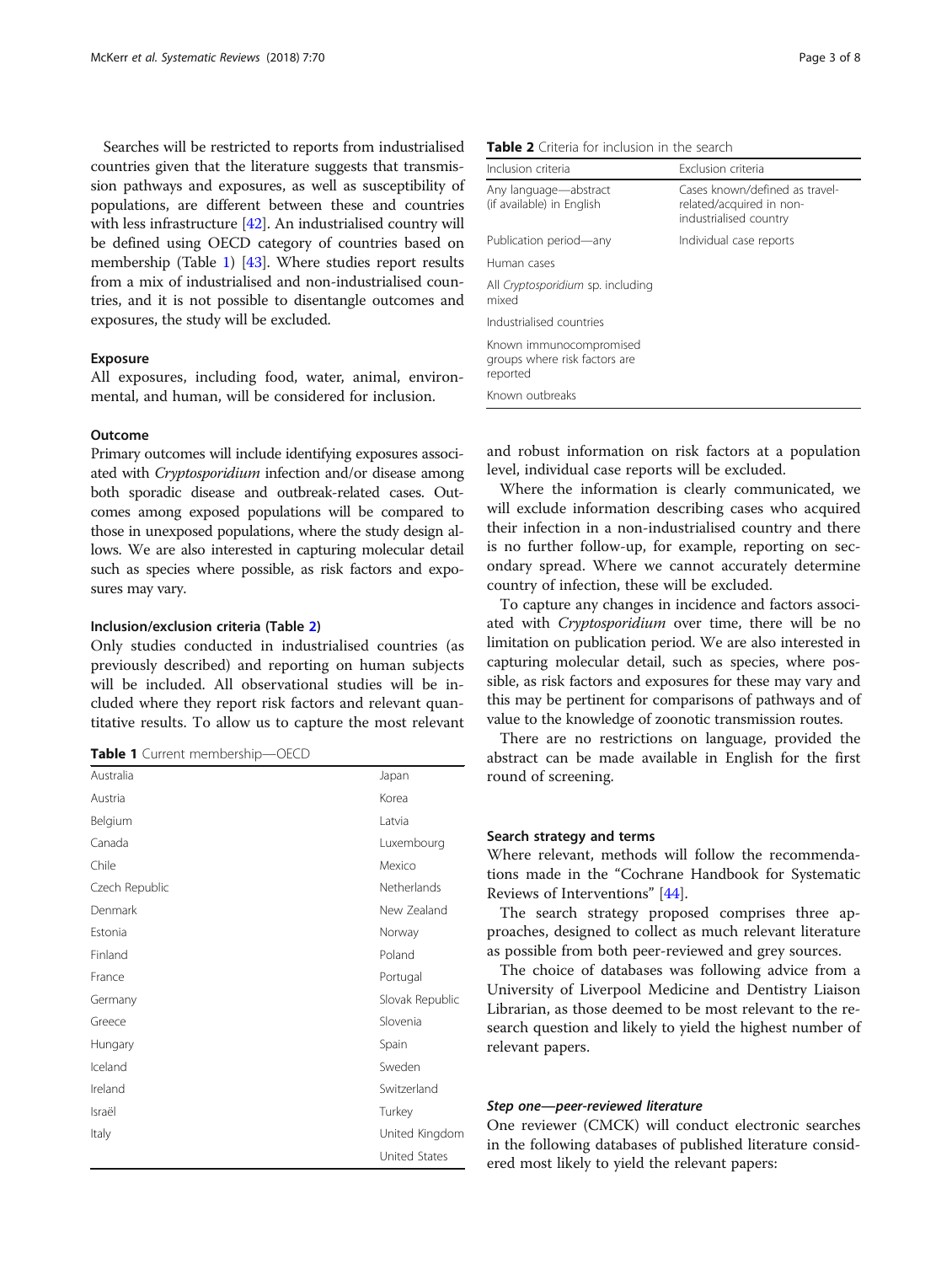- PubMed
- Web of Science
- Scopus
- Embase

The search terms were developed initially for PubMed and piloted in an iterative process ahead of commencing the review to ensure they successfully captured relevant papers. Where possible, terms were exploded to broaden the search. In the review, terms will be adapted as per the functionality of each database.

A more complete documented approach to developing the choices and finalising search terms is available on request.

Terms include the following categories:

- Organism terms: e.g. crypto\*, Cryptosporidium, cryptosporidiosis
- Population term: e.g."human", patients, population,
- Transmission terms: e.g. transmission, risk factor, exposure, sporadic, infection, outbreak(s)
- Outcome terms: e.g. multivariate analysis, odds ratio, risk\*, relative risk

Additional file [2](#page-5-0) is an example of final search terms used for PubMed.

Search terms will be sought within the title, abstract, and keywords of the documents contained in each database. Filters within the three databases will be applied if required to restrict the results as appropriate according to inclusion criteria.

The publications captured using the final agreed search terms will be exported into reference managing software (Mendeley) and duplicates removed. The remaining publication titles will then be screened for relevance by two reviewers (CMCK and AW), using the inclusion and exclusion criteria.

### Step two—hand-searching in papers

Reviewers (CMCK and AW) will search reference lists to identify any further literature or relevant publications not previously captured in the other strategies. The abstracts of any references considered potentially relevant will be sought and screened for inclusion using the inclusion and exclusion criteria.

## Step three—accessing grey literature

One reviewer (CMCK) will access grey literature relevant to the review question using published online resources which may include bulletins and reports from relevant agencies, conference proceedings, and other relevant published outputs.

A search of Google Scholar (and any other relevant agencies' sites, e.g. WHO) will be undertaken by entering the term 'cryptosporidium' with 'risk factors', 'outbreak(s) ', 'sporadic', 'endemic', and/or 'transmission' into the application and reviewing the first 100 results for relevance. Using the same search terms and inclusion criteria, the same reviewer will carry out an additional search for unpublished theses work in the ProQuest database.

Abstracts (or relevant variations thereof) will be shared with the second reviewer (AW). Following agreement on inclusion, the work will be reviewed as per protocol.

To refine and clarify the inclusion criteria and search terms and ensure that the criteria can be applied consistently by all reviewers, the selection process will be piloted by applying criteria to a sample of papers.

#### Abstract and paper selection

Following title selection, abstracts of the final included publications will be screened independently by two members of the review team (CMCK and AW) to ensure consistency in the application of the inclusion and exclusion criteria. Any discrepancies will be discussed and reexamined until an agreement is reached. A third reviewer is available for irreconcilable opinions on inclusion.

The full texts for all included works will be retrieved via the online library where possible and, if required, with the help of the University Liaison Librarian or by contacting authors. All full-text studies will be screened independently by the same reviewers (CMCK and AW) to ensure that they conform to the inclusion and exclusion criteria and discrepancies tackled as before.

Full-text papers which appear in a language other than English will be shared with colleagues in the Health Protection Research Unit (HPRU) and wider university teams for assistance with translation. An online translation tool (Google translate) will be used for initial screening where needed and where electronic papers are available for input.

Searching will cease when no further relevant and/or not previously identified work is being discovered.

#### Data collection

A standardised data collection form will be developed in Covidence software. Each reviewer will be able to input data and update this as they each extract data from the papers. A minimum dataset of information from each paper will be extracted and recorded in duplicate, by each reviewer and, where information is available, will include variables outlined in Table [3](#page-4-0).

Studies will be allocated a unique identifier (automatically generated) and will be categorised according to the following groups:

- Included studies—studies that meet the eligibility criteria and are included in the review
- Excluded studies—studies that do not meet the eligibility criteria and are excluded from the review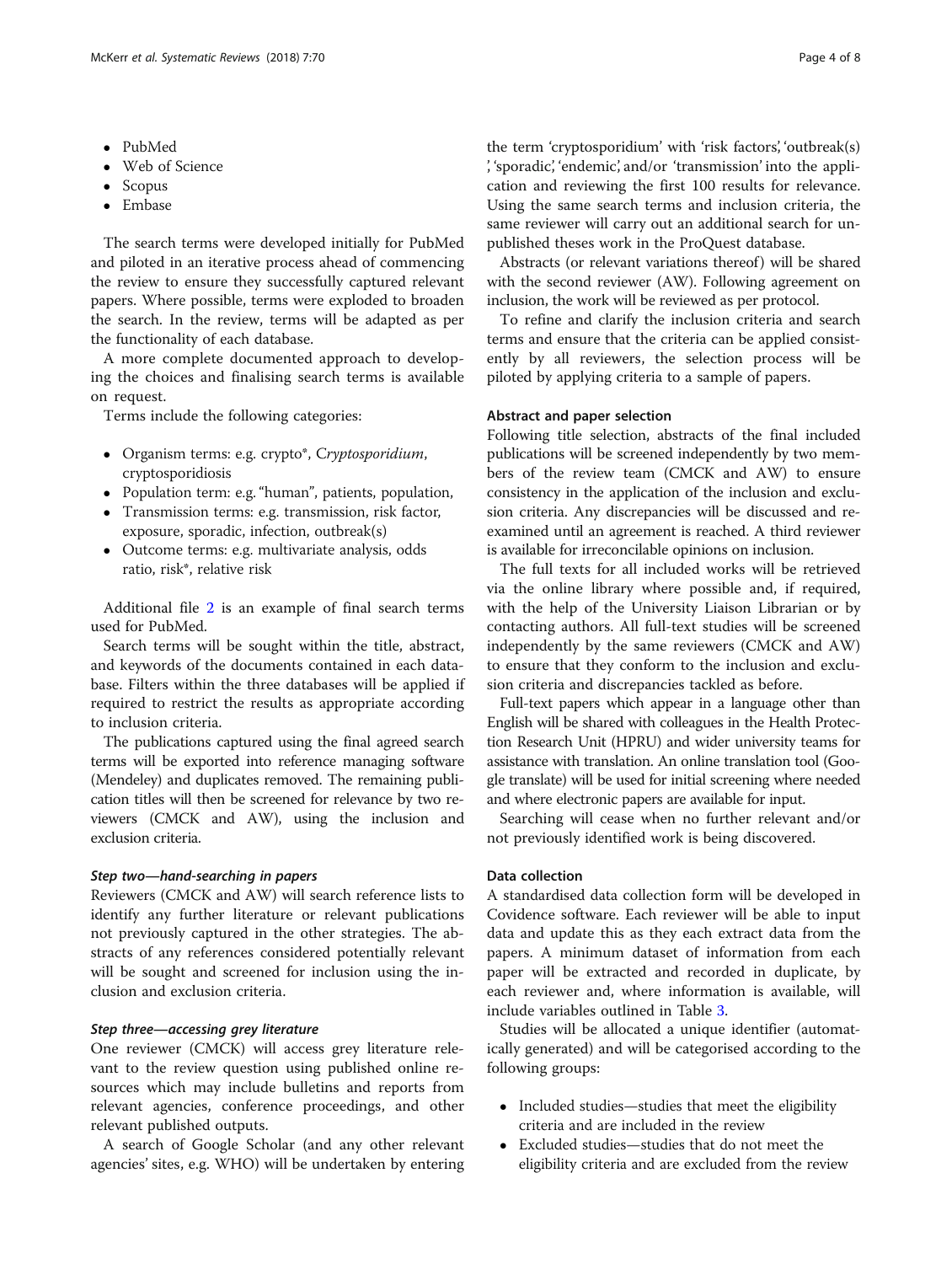<span id="page-4-0"></span>

|                 |  |  | <b>Table 3</b> Minimum data set of information extracted from |  |
|-----------------|--|--|---------------------------------------------------------------|--|
| included papers |  |  |                                                               |  |

| Bibliographic detail                                                                      | Study detail                                     |  |  |
|-------------------------------------------------------------------------------------------|--------------------------------------------------|--|--|
| Name of reviewer                                                                          | Study design                                     |  |  |
| Date of extraction                                                                        | Number of cases<br>reported                      |  |  |
| Publication type                                                                          | Age/sex cases/<br>participants                   |  |  |
| Country of origin/language                                                                | Case definition (and any<br>known co-infections) |  |  |
| Study title                                                                               | Definition of exposure(s)                        |  |  |
| Names of authors                                                                          | Definition of activities                         |  |  |
| Journal/source reference                                                                  | Species identified                               |  |  |
| Year published                                                                            | Incubation period                                |  |  |
|                                                                                           | Exposure window(s)                               |  |  |
| Study outcomes                                                                            | General methodological                           |  |  |
| Number (%) exposed among groups                                                           | Confounders                                      |  |  |
| Types of exposures                                                                        | Likely biases                                    |  |  |
| Comparator(s) (well controls, other<br>infection)                                         |                                                  |  |  |
| Selection and recruitment methods                                                         |                                                  |  |  |
| Availability of appropriate controls<br>(from the same source population as<br>the cases) |                                                  |  |  |
| Interview methods                                                                         |                                                  |  |  |
| Effect measures (type and result)                                                         |                                                  |  |  |

- Studies awaiting classification—relevant studies that have been identified but cannot be assessed for inclusion until additional data or information are obtained
- Ongoing studies—studies that are ongoing and meet (or appear to meet thus far) the eligibility criteria

Disagreements will be discussed and, if required, rely on the input of a third reviewer as previously described.

## Assessing risk of bias

The ROBINS-I tool (Risk Of Bias In Non-randomized Studies - of Interventions) will be used as the framework for assessing quality of the studies. This instrument is well piloted and is specific to non-randomised study types [\[45](#page-7-0)]. The instrument provides an overall judgement on risk of bias using signalling questions across seven domains including bias, confounding, and missing data. Following assessment, each reviewer will label a study as 'low', 'moderate', 'serious', or 'at critical' risk of bias.

#### Strategy for data synthesis

Search results and numbers of titles selected will be presented in the PRISMA 2009 flowchart [[46\]](#page-7-0).

In order to accurately report on the content of papers and to explore relationships between disease outcomes and risk factors, data will be summarised in a table presenting the main findings of each paper individually, including population under study, outcomes (infection with Cryptosporidium sp.), exposures, and general results (rates, prevalence, number of cases, odds, relative risks). A narrative summary of the characteristics and quality of the papers will also be included, alongside, and in the context of the strength of evidence results from ROBINS-I.

#### Meta-analysis

A certain level of heterogeneity is expected between studies which may include outcomes measured, population groups, type of study, and measures of association. Following these results, and a discussion about comparability of studies reported, a decision will be made regarding moving forward with a meta-analysis.

Where the populations are appropriate, and study quality allows, data will be pooled in a meta-analysis combining the significant exposures, and categories, across studies and presented as a summary of effects in their individual groupings, for example, ORs or RRs. Forest plots will be created for each exposure category (where paper numbers are high enough to retain validity) and examined to identify heterogeneity. Odds or risk of exposure among cases of Cryptosporidium will be presented according to the study design and outcome measured.

The summary measure and  $I^2$  statistic will be used to assess heterogeneity in the studies and will inform the use of meta-analysis techniques and the choice of a fixed or random effects model. Values of 30 to 60%, 50 to 90% and 75 to 100% will be used to denote moderate, substantial, and considerable levels of heterogeneity according to the Cochrane Handbook for Systematic Reviews of Interventions [\[44](#page-7-0)].

Data analyses will be carried out using RevMan, MS Access and Stata v12.0.

## Data analysis plan

The data analysis will include a description of the cases and putative risk factors/exposures in each study, including the overall proportion of studies which report each exposure and the number of times a transmission pathway or risk factor is associated with illness.

Where possible, analyses of subgroup data may include:

- Outbreak vs non-outbreak disease
- Urban vs rural residence/populations
- Region of world
- Cryptosporidium species/genotype (e.g. C. parvum and C. hominis)
- Age groups of cases/non-cases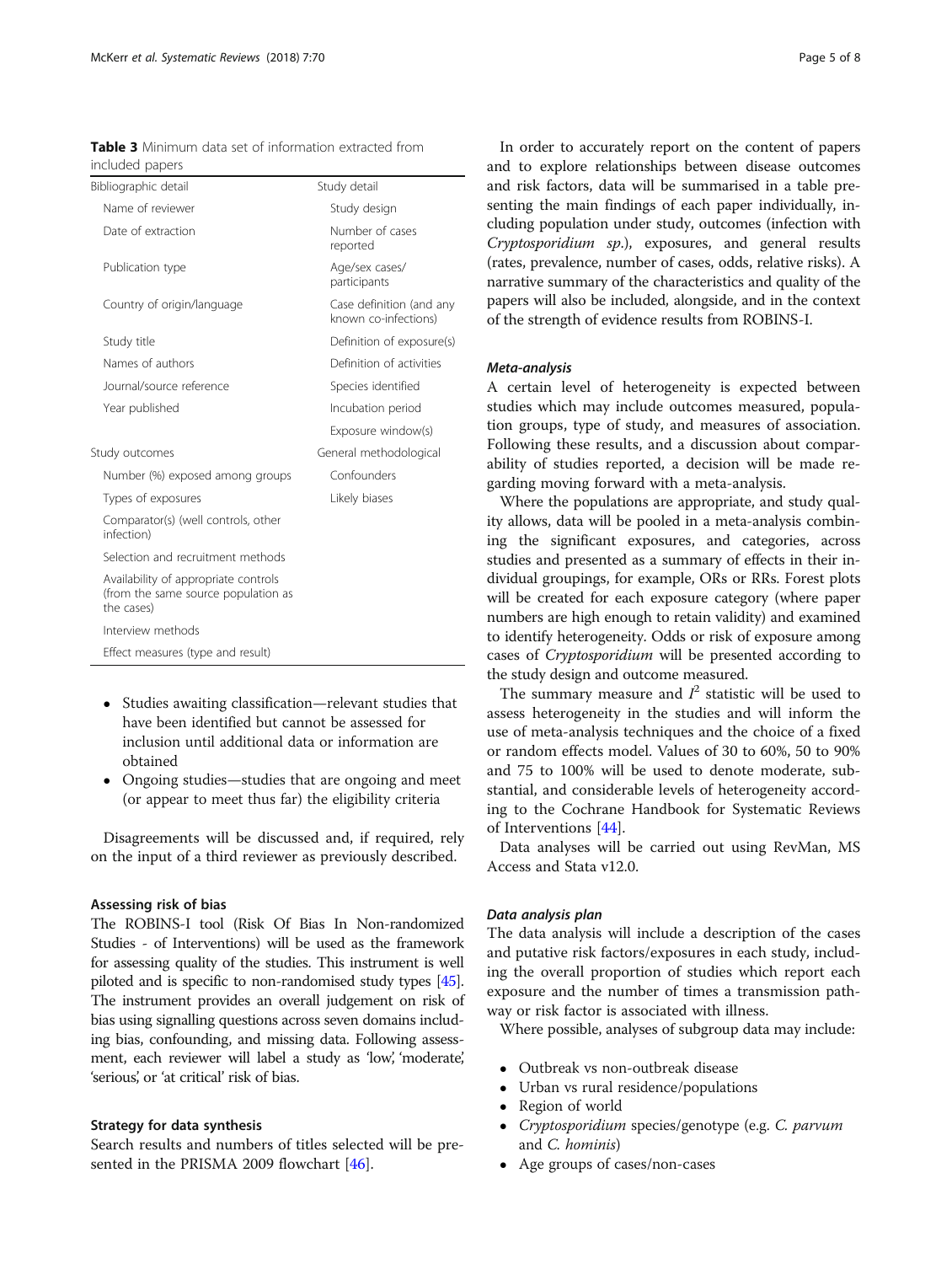<span id="page-5-0"></span>• Study design (such as cross-sectional, prevalence studies with risk factors, case-control, cohort, and other observational study designs, outbreak investigations, or surveillance analyses with risk factor information)

Aggregated study data by subgroup will be reported according to data type (e.g. mean and SD and percentages, ratios) and outcome measures (e.g. incidence, odds ratios, and relative risks). Studies will be further grouped by outcome measurement for consistency; studies reporting odds ratios will be aggregated separately to those reporting relative risk, for example. Exposures will be defined as per the paper under review, but where possible, they will be grouped into categories to allow for meaningful exposure group analyses. Categories are likely to include environmental exposures, water, animal exposures, exposure to a case, etc., and may also, where possible, include settings such as home, hospital, or nursery. Where data and number of papers allow these will be sub-grouped as much as possible.

Where data are missing or not reported in disaggregate form, the authors may be contacted in order to assist with further analyses. If the data allow, a more granular grouping of the studies may be undertaken to accurately address the research question.

#### Interpretation of findings

Given that we have not included any element of study design as part of the selection criteria for inclusion, interpretation of findings will begin with a description of the publication bias funnel plots where numbers of papers are sufficient. Discussions will include an exploration of all the strengths and weaknesses of the studies and a summary of the quality of evidence, using the Grading of Recommendations, Assessments, Development and Evaluation approach [[47\]](#page-7-0). Most of the initial studies will likely be classed a priori as 'low' due to being observational in nature but may be upgraded after assessment of various domains of the tool, including bias, effect size, and precision. Papers will then be assigned a final grade for the quality of evidence as 'high', 'moderate', 'low', or 'very low' for all the critically important outcomes. Results will be reported using summary tables.

Interpretations of measures of effect may be stratified by study quality, and aggregated analyses of measures of effect will be assessed in the context of the populations under study.

## Dissemination

The protocol and the report will be prepared for peerreview publication.

The review will form part of a larger project submitted in partial fulfilment of a Doctor of Philosophy degree at the University of Liverpool.

Where appropriate, data may be presented as conference proceedings.

## **Discussion**

Many of the putative risk factors for cryptosporidiosis can have high exposure proportions and cases often report multiple risk factors, so well-designed studies are key in trying to elucidate clear pathways for transmission. More accurate understanding of the drivers behind continued apparent sporadic cryptosporidiosis has implications for public health intervention, control, and targeted treatment. This systematic review aims to describe the epidemiology and transmission of Cryptosporidium infection in industrialised countries, with particular reference to how this may apply to the UK. In addition, the review will seek to describe differences between outbreak and sporadic cases, investigating changes in prevalence and patterns among species and subtypes over time, and explore mechanisms for transmission of disease.

The results of this review will help support current knowledge and add to the evidence base on transmission pathways and risks for cryptosporidiosis, identifying those vulnerable and highlighting pathways where interventions may be of use.

The review will also help inform the development and direction of an analytical study as part of a PhD project.

## Additional files

[Additional file 1:](https://doi.org/10.1186/s13643-018-0731-8) PRISMA-P (Preferred Reporting Items for Systematic review and Meta-Analysis Protocols) 2015 checklist: recommended items to address in a systematic review protocol. (PDF 170 kb)

[Additional file 2:](https://doi.org/10.1186/s13643-018-0731-8) Search terms. (PDF 108 kb)

#### Abbreviations

AIDS: Acquired immunodeficiency virus; GRADE: Grading of Recommendations, Assessments, Development and Evaluation; HIV: Human immunodeficiency virus; NIHR: National Institute for Health Research Health Protection Research Unit; OECD: Organisation for Economic Co-operation and Development; OR: Odds ratio; PHE: Public Health England; PHW: Public Health Wales; PRISMA-P: Preferred Reporting Items for Systematic Reviews and Meta-Analyses for Protocols; ROBINS-I: Risk Of Bias In Non-randomized Studies - of Interventions; RR: Relative risk/risk ratio; UK: United Kingdom

#### Acknowledgements

Thanks to Ken Linkman at the University of Liverpool Harold Cohen library for his specialist assistance with medical databases and search terms.

#### Funding

This research is jointly funded by the National Institute for Health Research Health Protection Research Unit (NIHR HPRU) in Emerging and Zoonotic Infections (HPRU EZI) and the National Institute for Health Research Health Protection Research Unit (NIHR HPRU) in Gastrointestinal Infections (HPRU GI) at the University of Liverpool in partnership with Public Health England (PHE), University of East Anglia, University of Oxford and the Institute of Food Research. The views expressed are those of the authors and not necessarily those of the NHS, the NIHR, the Department of Health, PHE or Public Health Wales.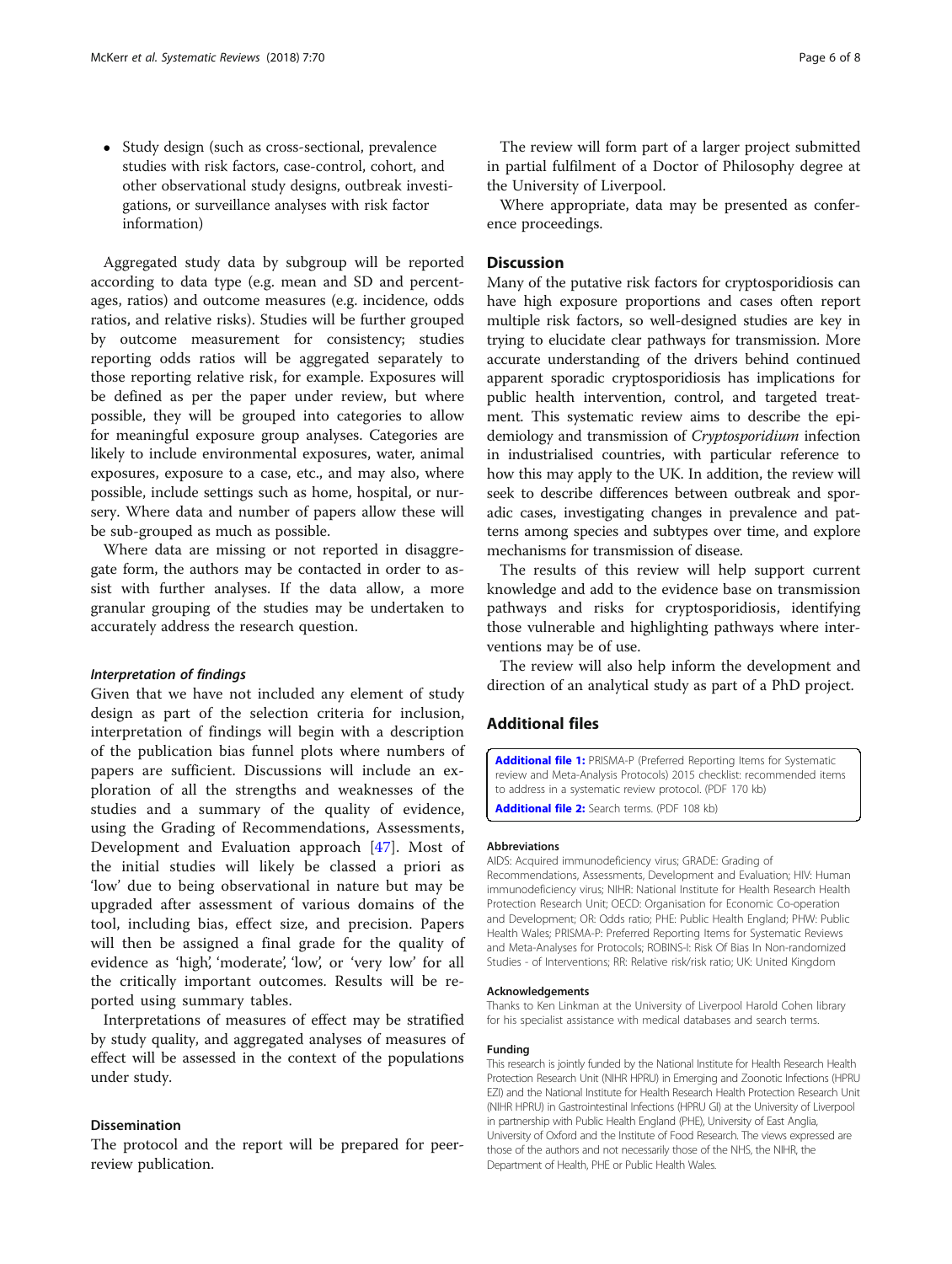#### <span id="page-6-0"></span>Authors' contributions

All authors conceived the initial idea for the study. CMCK wrote the protocol. RChr, RCha, RV and SOB reviewed and revised the protocol and paper. All authors read and approved the final manuscript.

#### Competing interests

The authors declare that they have no competing interests.

#### Publisher's Note

Springer Nature remains neutral with regard to jurisdictional claims in published maps and institutional affiliations.

#### Author details

<sup>1</sup>NIHR Health Protection Research Unit in Gastrointestinal Infections, The University of Liverpool, Liverpool, UK. <sup>2</sup>NIHR Health Protection Research Unit in Emerging and Zoonotic Infections, The University of Liverpool, Liverpool, UK. <sup>3</sup>Cryptosporidium Reference Unit, Public Health Wales, Swansea, UK.<br><sup>4</sup>Field Epidomialogy Sonrices, Public Hoalth Epoland, Liverpool, UK. <sup>5</sup>last Field Epidemiology Services, Public Health England, Liverpool, UK. <sup>5</sup>Institute of Infection and Global Health, University of Liverpool, Waterhouse Building (2nd Floor, Block F), 1-5 Brownlow Street, Liverpool L69 3GL, UK.

#### Received: 12 January 2018 Accepted: 13 April 2018 Published online: 02 May 2018

#### References

- 1. Chalmers RM, Smith R, Elwin K, Clifton-Hadley FA, Giles M. Epidemiology of anthroponotic and zoonotic human cryptosporidiosis in England and Wales, 2004 to 2006. Epidemiol Infect. 2011;139:700–12. [http://www.jstor.org/stable/27975646.](http://www.jstor.org/stable/27975646)
- 2. Cacciò SM, Putignani L. Epidemiology of human cryptosporidiosis. In: Cryptosporidium: parasite and disease. Vienna: Springer Vienna; 2014. p. 43–79. [https://doi.org/10.1007/978-3-7091-1562-6\\_2.](https://doi.org/10.1007/978-3-7091-1562-6_2)
- Kotloff KL, Nataro JP, Blackwelder WC, Nasrin D, Farag TH, Panchalingam S, et al. Burden and aetiology of diarrhoeal disease in infants and young children in developing countries (the Global Enteric Multicenter Study, GEMS): a prospective, case-control study. Lancet. 2013;382:209–22. [https://doi.org/10.1016/S0140-6736\(13\)60844-2](https://doi.org/10.1016/S0140-6736(13)60844-2).
- 4. Current WL, Garcia LS. Cryptosporidiosis. Clin Microbiol Rev. 1991;4:325–58. <https://www.ncbi.nlm.nih.gov/pubmed/1889046>
- 5. Casemore DP. Epidemiological aspects of human cryptosporidiosis. Epidemiol Infect. 1990;104:1–28. <https://www.ncbi.nlm.nih.gov/pubmed/2407541>
- Jelinek T, Lotze M, Eichenlaub S, Löscher T, Nothdurft HD. Prevalence of infection with Cryptosporidium parvum and Cyclospora cayetanensis among international travellers. Gut. 1997;41:801–4. [http://www.ncbi.nlm.nih.](http://www.ncbi.nlm.nih.gov/pubmed/9462213) [gov/pubmed/9462213.](http://www.ncbi.nlm.nih.gov/pubmed/9462213) Accessed 23 Oct 2017
- 7. Leder K and, Weller PF. Epidemiology, clinical manifestations, and diagnosis of cryptosporidiosis - UpToDate. [https://www.uptodate.com/contents/](https://www.uptodate.com/contents/epidemiology-clinical-manifestations-and-diagnosis-of-cryptosporidiosis) [epidemiology-clinical-manifestations-and-diagnosis-of-cryptosporidiosis.](https://www.uptodate.com/contents/epidemiology-clinical-manifestations-and-diagnosis-of-cryptosporidiosis) Accessed 23 Oct 2017.
- 8. Ajjampur SSR, Sarkar R, Sankaran P, Kannan A, Menon VK, Muliyil J, et al. Symptomatic and asymptomatic Cryptosporidium infections in children in a semi-urban slum community in southern India. Am J Trop Med Hyg. 2010; 83:1110–5.
- Ajjampur SSR, Liakath FB, Kannan A, Rajendran P, Sarkar R, Moses PD, et al. Multisite study of cryptosporidiosis in children with diarrhea in India. J Clin Microbiol. 2010;48:2075–81. <https://doi.org/10.1128/JCM.02509-09>.
- 10. Cacciò SM, Thompson RCA, McLauchlin J, Smith HV. Unravelling Cryptosporidium and Giardia epidemiology. Trends Parasitol. 2005;21:430–7. [https://doi.org/10.1016/j.pt.2005.06.013.](https://doi.org/10.1016/j.pt.2005.06.013)
- 11. Goh S, Reacher M, Casemore DP, Verlander NQ, Chalmers R, Knowles M, et al. Sporadic cryptosporidiosis, North Cumbria, England, 1996–2000. Emerg Infect Dis. 2004;10:1007–15. <https://doi.org/10.3201/eid0905.020678.>
- 12. Hunter PR, Hughes S, Woodhouse S, Syed Q, Verlander NQ, Chalmers RM, et al. Sporadic cryptosporidiosis case-control study with genotyping. Emerg Infect Dis. 2004;10:1241–9. [https://doi.org/10.3201/eid1007.030582.](https://doi.org/10.3201/eid1007.030582)
- 13. Goh S, Reacher M, Casemore DP, Verlander NQ, Charlett A, Chalmers RM, et al. Sporadic cryptosporidiosis decline after membrane filtration of public water supplies, England, 1996–2002. Emerg Infect Dis. 2005;11:251–9. <https://doi.org/10.3201/eid1102.040274.>
- 14. Pollock KGJ, Young D, Smith HV, Ramsay CN. Cryptosporidiosis and filtration of water from Loch Lomond, Scotland. Emerg Infect Dis. 2008;14:115–20. [https://doi.org/10.3201/eid1401.070562.](https://doi.org/10.3201/eid1401.070562)
- 15. Pollock KGJ, Young D, Robertson C, Ahmed S, Ramsay CN. Reduction in cryptosporidiosis associated with introduction of enhanced filtration of drinking water at Loch Katrine, Scotland. Epidemiol Infect. 2014;142(1):56–62.
- 16. Stafford R, Neville G, Towner C, McCall B. A community outbreak of Cryptosporidium infection associated with a swimming pool complex. Commun Dis Intell. 2000;24:236–9. <https://www.ncbi.nlm.nih.gov/pubmed/11022390>.
- 17. Louie K, Gustafson L, Fyfe M, Gill I, MacDougall L, Tom L, et al. An outbreak of Cryptosporidium parvum in a Surrey pool with detection in pool water sampling. Can Commun Dis Rep. 2004;30(7):61–6.
- 18. McCann R, Jones R, Snow J, Cleary P, Burgess S, Bothra V, et al. An outbreak of cryptosporidiosis at a swimming club—can rapid field epidemiology limit the spread of illness? Epidemiol Infect. 2014;142(1):51–5.
- 19. Ethelberg S, Lisby M, Vestergaard LS, Enemark HL, Olsen KE, Stensvold CR, et al. A foodborne outbreak of Cryptosporidium hominis infection. Epidemiol Infect. 2009;137:348–56. [https://doi.org/10.1017/S0950268808001817.](https://doi.org/10.1017/S0950268808001817)
- 20. Robertson LJ, Chalmers RM. Foodborne cryptosporidiosis: is there really more in Nordic countries? Trends Parasitol. 2013;29:3–9. [https://doi.org/](https://doi.org/10.1016/j.pt.2012.10.003) [10.1016/j.pt.2012.10.003.](https://doi.org/10.1016/j.pt.2012.10.003)
- 21. Åberg R, Sjöman M, Hemminki K, Pirnes A, Räsänen S, Kalanti A, et al. Cryptosporidium parvum caused a large outbreak linked to frisée salad in Finland, 2012. Zoonoses Public Health. 2015;62:618–24. [https://doi.](https://doi.org/10.1111/zph.12190) [org/10.1111/zph.12190.](https://doi.org/10.1111/zph.12190)
- 22. McKerr C, Adak GK, Nichols G, Gorton R, Chalmers RM, Kafatos G, et al. An outbreak of Cryptosporidium parvum across England & Scotland associated with consumption of fresh pre-cut salad leaves, May 2012. PLoS One. 2015; 10:e0125955. <https://doi.org/10.1371/journal.pone.0125955>.
- 23. Hoek MR, Oliver I, Barlow M, Heard L, Chalmers R, Paynter S. Outbreak of Cryptosporidium parvum among children after a school excursion to an adventure farm, south west England. J Water Heal. 2008;6:333–8. <https://www.ncbi.nlm.nih.gov/pubmed/19108553>.
- 24. UTSI L, SMITH SJ, CHALMERS RM, PADFIELD S. Cryptosporidiosis outbreak in visitors of a UK industry-compliant petting farm caused by a rare Cryptosporidium parvum subtype: a case-control study. Epidemiol Infect. 2016;144:1000–9. <https://doi.org/10.1017/S0950268815002319>.
- 25. Nichols G, Chalmers R, Lake I, Sopwith W, Regan M, Hunter P, et al. Cryptosporidiosis: a report on the surveillance and epidemiology of Cryptosporidium infection in England and Wales. 2006. doi:08/11/2006.
- 26. Johansen OH, Hanevik K, Thrana F, Carlson A, Stachurska-Hagen T, Skaare D, et al. Symptomatic and asymptomatic secondary transmission of Cryptosporidium parvum following two related outbreaks in schoolchildren. Epidemiol Infect. 2014;143:1–8. [https://doi.org/10.1017/S095026881400243X.](https://doi.org/10.1017/S095026881400243X)
- 27. Newman RD, Zu SX, Wuhib T, AAM L, Guerrant RL, Sears CL. Household epidemiology of Cryptosporidium parvum infection in an urban community in Northeast Brazil. Ann Intern Med. 1994;120:500–5. [http://www.ncbi.nlm.](http://www.ncbi.nlm.nih.gov/pubmed/8311373) [nih.gov/pubmed/8311373](http://www.ncbi.nlm.nih.gov/pubmed/8311373). Accessed 27 Apr 2017
- 28. Hannah J, Riordan T. Case to case spread of cryptosporidiosis; evidence from a day nursery outbreak. Public Health. 1988;102:539–44. [http://www.](http://www.ncbi.nlm.nih.gov/pubmed/3231695) [ncbi.nlm.nih.gov/pubmed/3231695.](http://www.ncbi.nlm.nih.gov/pubmed/3231695) Accessed 15 May 2017
- 29. Hellard M, Hocking J, Willis J, Dore G, Fairley C. Risk factors leading to Cryptosporidium infection in men who have sex with men. Sex Transm Infect. 2003;79:412–4. <https://www.ncbi.nlm.nih.gov/pubmed/14573839>
- 30. Chalmers RM, Giles M. Zoonotic cryptosporidiosis in the UK—challenges for control. J Appl Microbiol. 2010;109:1487–97. [https://doi.org/10.1111/j.1365-](https://doi.org/10.1111/j.1365-2672.2010.04764.x) [2672.2010.04764.x.](https://doi.org/10.1111/j.1365-2672.2010.04764.x)
- 31. Food Standards Agency. A report of infectious intestinal disease in England. London: The second study of infectious intestinal disease in the community (IID2 Study); 2000.
- 32. Adak GK, Long SM, O'Brien SJ. Trends in indigenous foodborne disease and deaths, England and Wales: 1992 to 2000. Gut. 2002;51:832–41. [http://www.ncbi.nlm.nih.gov/pubmed/12427786.](http://www.ncbi.nlm.nih.gov/pubmed/12427786) Accessed 12 Jun 2017
- 33. Bouzid M, Hunter PR, Chalmers RM, Tyler KM. Cryptosporidium pathogenicity and virulence. Clin Microbiol Rev. 2013;26:115–34. <https://doi.org/10.1128/CMR.00076-12.>
- 34. Hunter PR, Thompson RC. The zoonotic transmission of Giardia and Cryptosporidium. Int J Parasitol. 2005;35:1181–90. [https://doi.org/10.1016/j.](https://doi.org/10.1016/j.ijpara.2005.07.009) [ijpara.2005.07.009](https://doi.org/10.1016/j.ijpara.2005.07.009).
- 35. Yoder JS, Harral C, Beach MJ. Cryptosporidiosis surveillance—United States, 2006–2008. MMWR Surveill Summ. 2010;59:1–14.
- 36. Farzaneh Dehghan AbbasAli Keshtkar, Iman Tahamtan, AbbasAli Keshtkar. KS. Prevalence of Cryptosporidium infection in Iranian human immunodeficiency virus positive patients: a systematic review protocol.